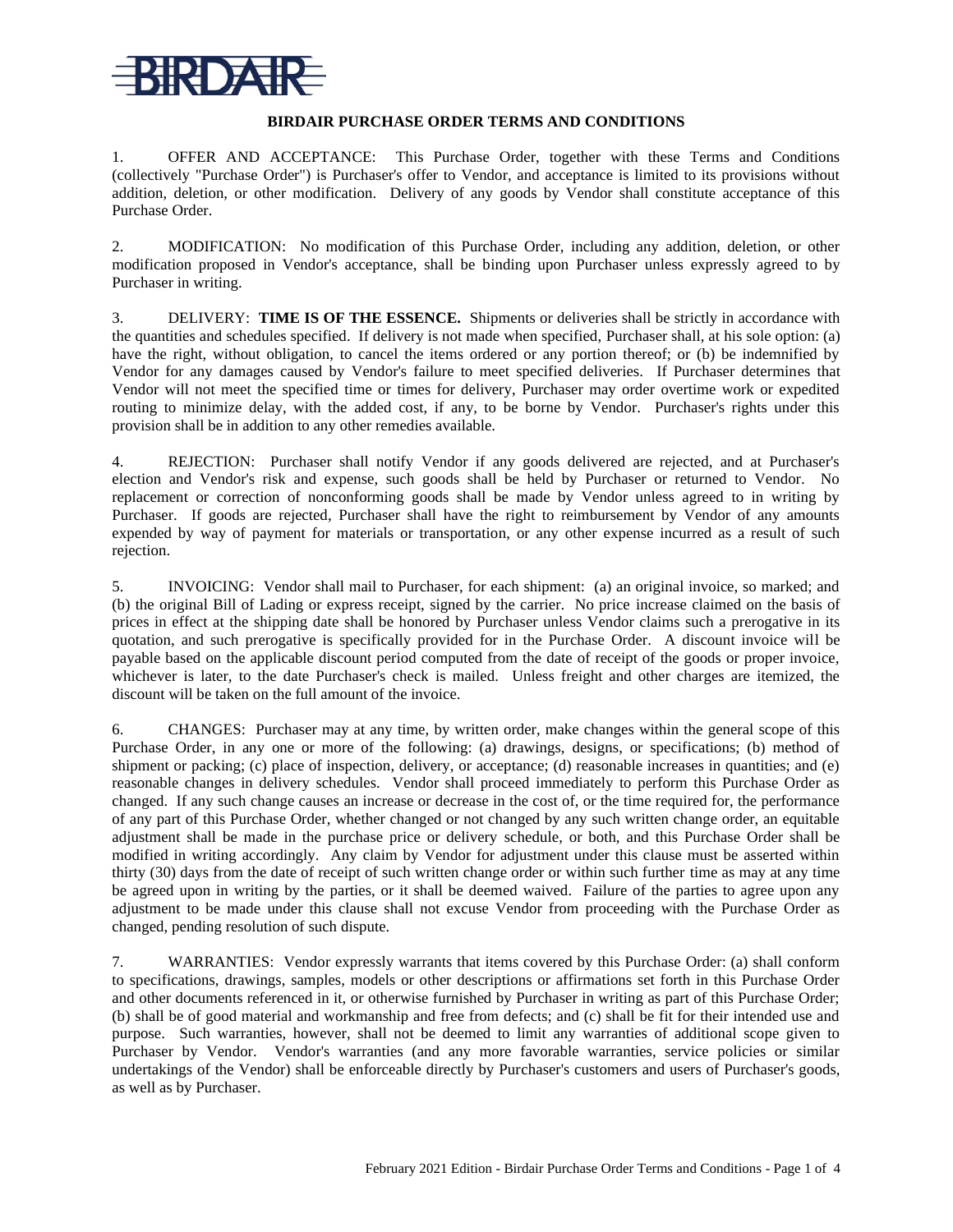## RDA

8. INSPECTION: All goods and workmanship pertaining to the Purchase Order shall be subject, upon request from Purchaser, to inspection and tests by representatives of Purchaser. If this Purchase Order is a subcontract under a federal government prime contract, all property and workmanship pertaining to it shall also be subject, upon request from Purchaser or the federal government, to inspection and tests by representatives of the federal government. All goods, except goods inspected and accepted by the federal government at source for direct shipment to the federal government, are subject to final inspection and acceptance by Purchaser at destination, notwithstanding any payment or prior inspection at source.

9. TERMINATION: Purchaser may, by written notice, terminate this Purchase Order and the performance of work hereunder in whole or, from time to time, in part, by reason of default of Vendor (including, but not limited to, suspension of Vendor's business, insolvency of Vendor, institution of bankruptcy or reorganization proceedings by or against Vendor, appointment of a trustee or receiver for Vendor's property or business, or any assignment by Vendor for the benefit of creditors), or whenever, for any reason, Purchaser deems such termination to be in its best interests. If this Purchase Order is a subcontract under a federal government prime contract, Purchaser may also terminate this Purchase Order whenever, for any reason, Purchaser deems such termination to be in the best interests of the federal government. Upon receipt of a termination notice, Vendor shall terminate work when and to the extent specified in the notice, terminate all orders and subcontracts to the extent to which they relate to the work terminated, continue work not terminated, and take all necessary actions for protection of property in Vendor's possession in which Purchaser or the federal government has or may acquire an interest. The amount of fair compensation to be paid to Vendor in the event of termination shall be negotiated by Vendor and Purchaser, subject in the case of a subcontract under a federal government prime contract to approval of the federal government.

10. TAXES: Unless otherwise indicated in this Purchase Order, the prices herein shall not include any federal, state, or local sales, use, or other taxes from which Vendor or this procurement exempt, or for which Purchaser furnishes certification of exemption.

11. GENERAL INDEMNITY: To the fullest extent permitted by law, Vendor shall defend, indemnify, and hold harmless Purchaser and its officers, directors, shareholders, employees, agents, and sureties, and all persons or entities Purchaser is required to indemnify by contract or law, for, from, and against any and all claims, demands, causes of action, damages (liquidated or unliquidated), liens, costs, penalties, fines, liabilities, and expenses, including, without limitation, reasonable attorney's fees, that Purchaser may at any time suffer, sustain, or become liable for by reason of, but not limited to: (a) any damages or injury either to person (including death) or property in any manner arising out of or relating to acts or omissions of Vendor or its subcontractors or suppliers, or anyone employed by any of them or anyone for whose acts they may be liable, even though such damages or injury may have resulted from the joint, concurring, or contributory act, omission, or negligence, whether passive or active, of Purchaser, any other party hereunder indemnified, or any other person or entity, unless such damages or injury are caused solely by the negligence or willful misconduct of Purchaser or such other parties; (b) any damage to or delay in prosecution of the project, if any, for which this Purchase Order is issued, arising out of or relating to acts or omissions of Vendor; (c) any liens, stop notices, or bond claims filed against Purchaser or the project for which this Purchase Order is issued, arising out of acts or omissions of Vendor; or (d) failure of Vendor to comply with any federal, state, or local law, regulation, or ordinance pertaining to Vendor's obligations under this Purchase Order. If any of the foregoing indemnity provisions are made void or otherwise impaired by any statutory or decisional law controlling their construction, such indemnity provision(s) shall be deemed to conform to the indemnity permitted by such statutory or decisional law. The foregoing indemnity obligations shall not be construed to negate, abridge, or reduce other rights or obligations of indemnity that otherwise exist as to any party or person described therein.

12. PATENT INDEMNITY: Vendor shall defend and indemnify Purchaser, Purchaser's customers, and users of Purchaser's goods from and against all claims and proceedings alleging infringement of any United States or foreign patent by any goods delivered under this Purchase Order, and Vendor shall hold them harmless from any resulting liabilities and losses, provided Vendor is reasonably notified of such claims and proceedings. Vendor's foregoing obligation shall not apply to goods manufactured pursuant to detailed designs furnished by Purchaser, nor to any infringement arising from the use or sale of goods in combination with goods not delivered by Vendor, if such infringement would not have occurred from use or sale of such goods solely for the purpose for which they were designed or sold to Purchaser. Vendor's obligation shall also extend to the federal government only if and to the extent Purchaser has agreed to indemnify the federal government.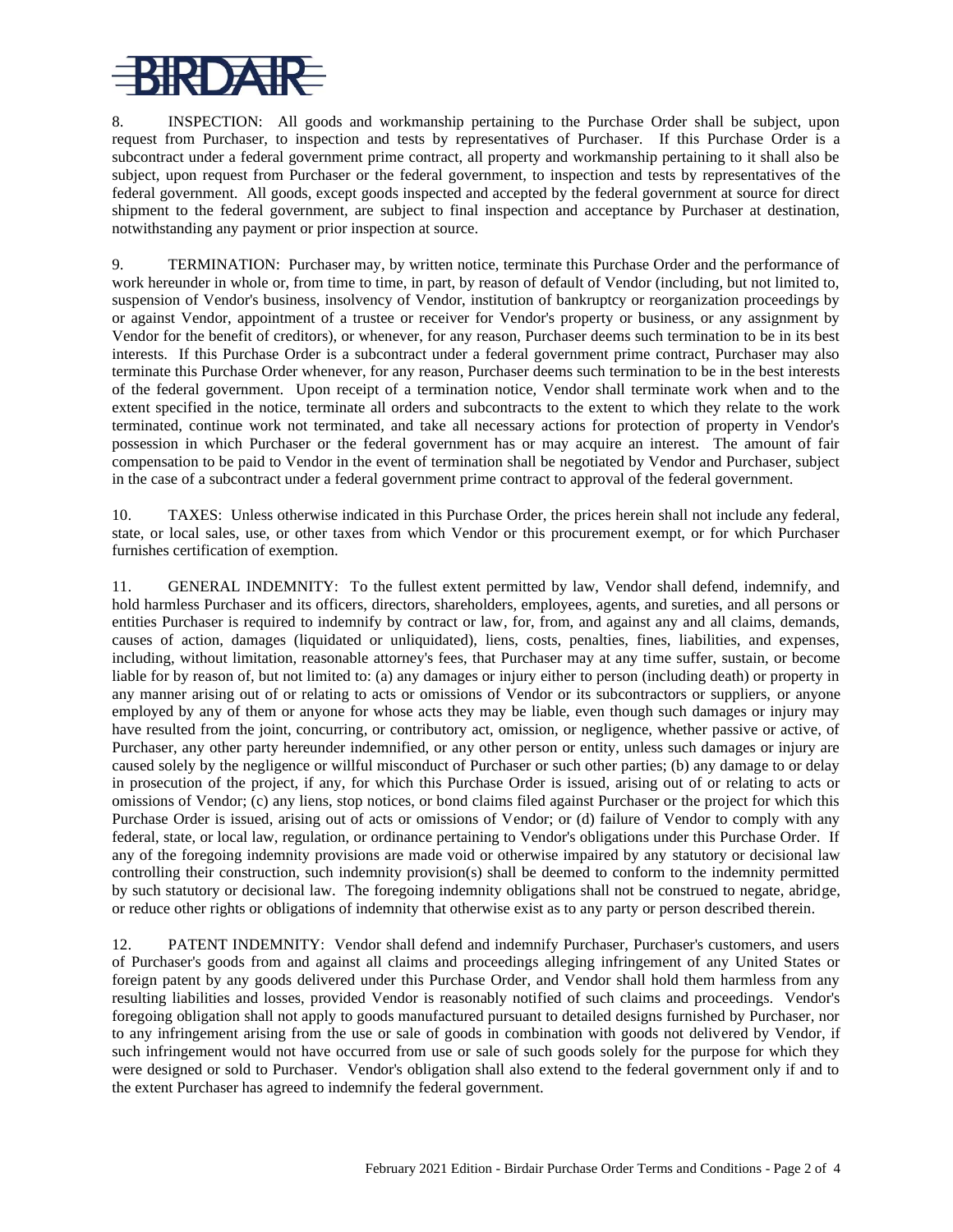## RDA

13. COMPLIANCE WITH LAW: Vendor warrants that its performance and all articles furnished under this Purchase Order shall be in compliance with all applicable federal, state, and local laws and ordinances and all lawful orders, rules, and regulations thereunder. Without limiting the foregoing, Vendor represents and warrants that the items sold under this Purchase Order, when used in conformity with the instructions furnished, will be in conformity with the provisions of the Occupational Safety and Health Act and the rules, regulations, and standards promulgated thereunder.

14. GOVERNMENT SUBCONTRACTING: If this Purchase Order is a subcontract under a federal government prime contract, the following paragraphs of the Armed Services Procurement Regulations ("ASPR"), and clauses referred to therein, are made part of this Purchase Order, if applicable: Renegotiation Act (7-103.13); Soviet Controlled Areas (6-403); Work Hours Act of 1962 – Overtime Compensation (12-203); Non-Discrimination in Employment (12-802); Officials Not to Benefit (7-103.19); Covenant Against Contingent Fees (7-103.20); Authorization and Consent (9-102); Notice and Assistance Regarding Patent Infringement (9-104); Buy American Act (6-104.5); Notice to the Government of Labor Disputes (7-104.4); Filing Patent Application (9-106); Patent Rights (9-107); Reporting of Royalties (9-110); Excess Profits (7-104.11); Utilization of Small Business Concerns (1-707.3); Gratuities (7-104.16); Convict Labor (12-203); Priorities, Allocations and Allotments (7-104.18); Utilization of Concerns in Labor Surplus Areas (1-805.3); Quality Control System (7-104.28); Price Reduction for Defective Cost or Pricing Data (7-104.29); Audit and Records (7-104.41); Subcontractor Cost and Pricing Data (7- 104.42); Examination of Records (7-105.14 and 7-203.7); and Walsh-Healy Act (12-605). In addition, where any of the foregoing provisions of the ASPR relate to specific statutes, and are in furtherance of the provisions of such statutes, such statutes shall also be applicable to the extent required. Where necessary to make the context of the above regulations applicable to this Purchase Order, the term "Government" or "Contracting Officer" and equivalent phrases shall mean Purchaser, the term "Contractor" shall mean Vendor, and the term "Contract" shall mean this Purchase Order.

15. RIGHT OF OFFSET; ASSIGNMENT: Purchaser shall have the right to offset amounts now or hereafter owing (whether or not due and payable) by Vendor to Purchaser, under this Purchase Order or otherwise, against amounts which are then or may thereafter become due and payable to Vendor under this Purchase Order. No obligations, rights, or monies due or to become due hereunder shall be assigned by Vendor in whole or in part without Purchaser's prior written consent. Failure to secure such consent shall give Purchaser the option to cancel this Purchase Order without obligation to make any further payments hereunder, and the purported assignee in such cases shall acquire no rights or remedies against Purchaser.

16. PACKING AND SHIPPING: All goods shall be prepared for shipment and packed to prevent damage or deterioration, secure lowest transportation rates, and comply with carrier tariffs. No charges will be paid by Purchaser for preparation, packing, boxing, crating, or cartage unless specifically stated in the Purchase Order. The packing slip prepared by Vendor shall make no declaration of price. Shipments not accompanied by a proper packing slip shall be subject to counting or weighing by Purchaser, whose determination shall be conclusive. Purchaser's Purchase Order number, Vendor's name, packing slip number, piece number, and other identification Purchaser may require shall appear on all containers, invoices, correspondence, bills of lading, and other shipping papers, and where Vendor and shipper are not the same, the names of both shall be shown thereon. Vendor shall not make COD shipment or issue drafts against this Purchase Order. Except as otherwise required by law or government regulation, all containers to be returned to Vendor shall be shipped on a no-charge basis with Vendor's name, address, and demand for return plainly marked thereon, and will be paid for by Purchaser only if so marked and not returned within a reasonable time.

17. DISPUTE RESOLUTION: In the event of an unresolved dispute between Purchaser and Vendor, Purchaser may elect at its sole option to arbitrate such dispute or to litigate such dispute in court, regardless of which party initiates either such action. Any such arbitration so elected shall be under the auspices of and governed by the American Arbitration Association Construction Industry Arbitration Rules then in effect, with hearings to take place in Erie County, New York, and the award rendered by the arbitrator(s) shall be final and judgment may be entered upon it in accordance with applicable law in any court having jurisdiction. Any such litigation so elected shall be in a state or federal court with proper subject matter jurisdiction in Erie County, New York. This Purchase Order shall be governed by the laws of the State of New York, excluding any decisional or statutory law as to conflict of law principles that might result in application of any different law. Vendor waives any objection it might otherwise have to such governing law or to the specified venues for arbitration or litigation, and further agrees that such governing